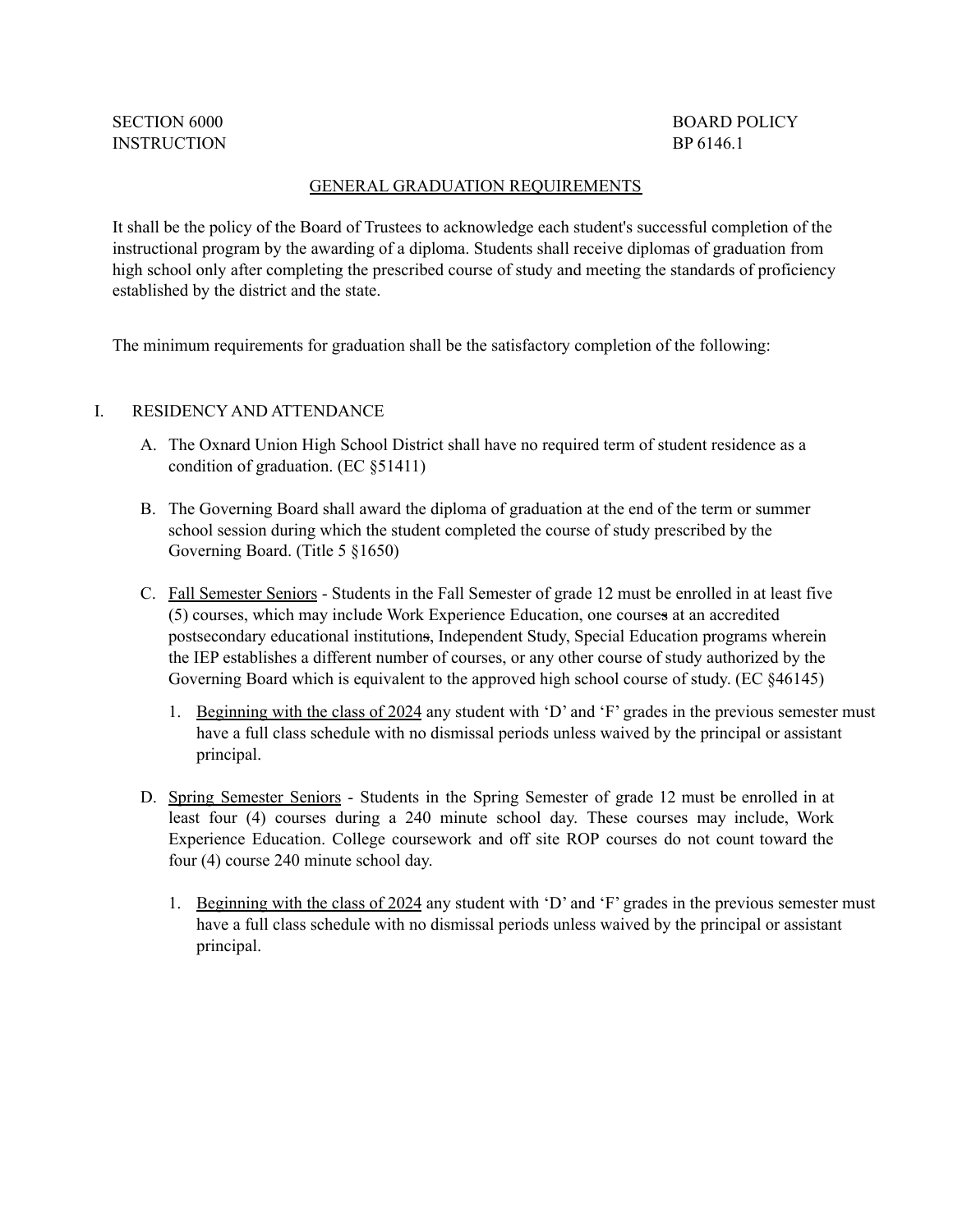E. Trimester Seniors - Students in the Trimester schedule must maintain an enrollment of eleven (11) courses in grade 12. This includes a minimum of four (4) courses in Fall Trimester, a minimum of four (4) courses in Winter Trimester, and a minimum of three (3) courses in Spring Trimester. Fall and Winter Trimester may include Work Experience Education, one courses at an accredited postsecondary educational institutions, Independent Study, Special Education programs wherein the IEP establishes a different number of courses or any other course of study authorized by the Governing Board which is equivalent to the approved high school course of study. (EC §46145) Students in the spring Trimester of grade 12 must be enrolled in a minimum of three (3) courses, which do not include courses at an accredited postsecondary institution.

1. Beginning with the class of 2024 any student with 'D' and 'F' grades in the previous trimester must have a full class schedule with no dismissal periods unless waived by the principal or assistant principal.

F. Quarter Seniors - Students in the Quarter schedule must maintain an enrollment of a minimum of twelve (12) quarter courses per school year in grade 12. This includes a minimum of three (3) courses in each quarter term, which do not include courses at an accredited postsecondary educational institution.

1. Beginning with the class of 2024 any student with 'D' and 'F' grades in the previous quarter must have a full class schedule with no dismissal periods unless waived by the principal or assistant principal.

G. Early Graduation - Students meeting the credits required to graduate prior to their eighth semester, twelfth trimester, or sixteenth quarter must show plans to access a post high school opportunity and be recommended by the Principal. The principal's recommendation must be approved by the Superintendent or their designee.

## II. PROFICIENCIES

- A. Students must take the California Physical Fitness Test (PFT) in grade 9 demonstrating proficiency on at least five (5) of the six (6) assessments on the PFT.
	- 1. Students who do not meet the proficiency standard on at least five (5) of the six (6) assessments on the PFT in grade 9 will attempt the PFT assessments they have not passed within a grade 10 Physical Education, Marching P.E. (fall only), or ROTC course.
	- 2. Students who do not meet the proficiency standard on at least five (5) of the six (6) assessments on the PFT in grade 10 will be enrolled in a Physical Education course in grade 11, unless the student is exempted pursuant to Education Code 51241 as outlined in Administrative Regulation 6146.1.

## III. CREDIT REQUIREMENTS

The minimum number of credits required for graduation is 230.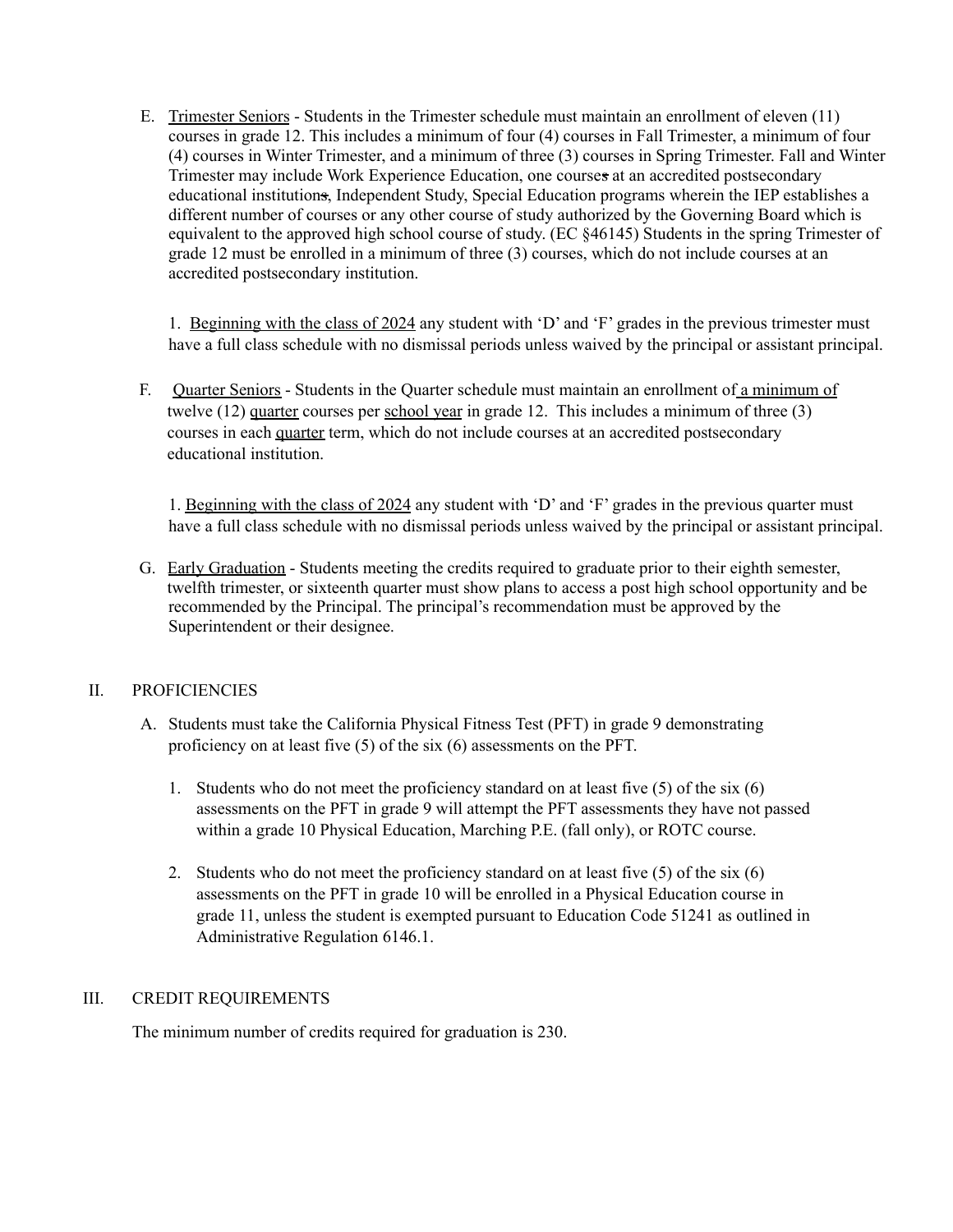## IV. COURSE REQUIREMENTS

Each department's subject requirements are defined in the Board-adopted Curriculum Frameworks. The prescribed course of study for students in grades 9 through 12 shall include: (EC §51225.3)

- A. 40 credits English required
- B. 30 credits Mathematics required

Including 5 credits in Math 1 (second term) or Math 2 or in any higher-level math course

C. 20 credits Physical Education required

Unless the student has been exempted pursuant to *CA Education Code 51241.*

- D. 5 credits in Health Education required
- E. 20 credits Science;
	- 10 credits biological/life sciences are required
	- 10 credits physical sciences are required

## Beginning with the class of 2024

30 credits Science, including:

- 10 credits biological/life sciences are required
- 10 credits physical sciences are required
- 10 additional credits in any science course are required
- F. 35 credits Social Science, including:
	- 10 credits World Civilizations required
	- 10 credits United States History required
	- 5 credits American Government required
	- 5 credits Economics required
	- 5 credits Geography (ending with the class of 2023)
- G. 5 credits in Cultural Geography (ending with the class of 2023)

## Beginning with the class of 2024

● 5 credits Ethnic Studies required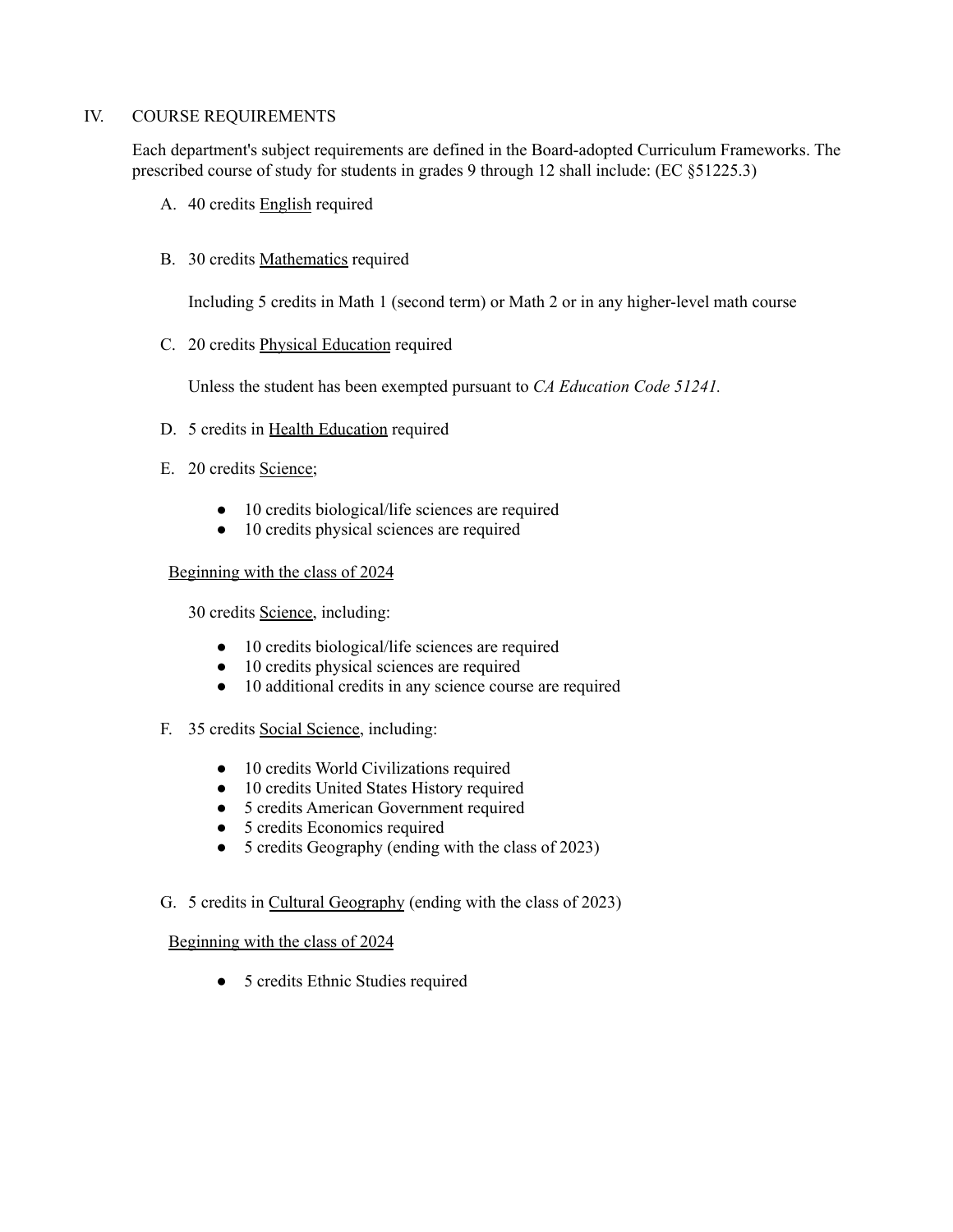- H. 20 credits of Visual and Performing Arts or World Language or Career Technical Education required Beginning with the class of 2024
	- 20 credits of World Language or Career Technical Education with a CTE Pathway Completion required

# Beginning with the class of 2024

- 10 credits of Visual and Performing Arts required
- I. 60 credits of Elective Coursework required

## Beginning with the class of 2024

● 40 credits of **Elective** Coursework required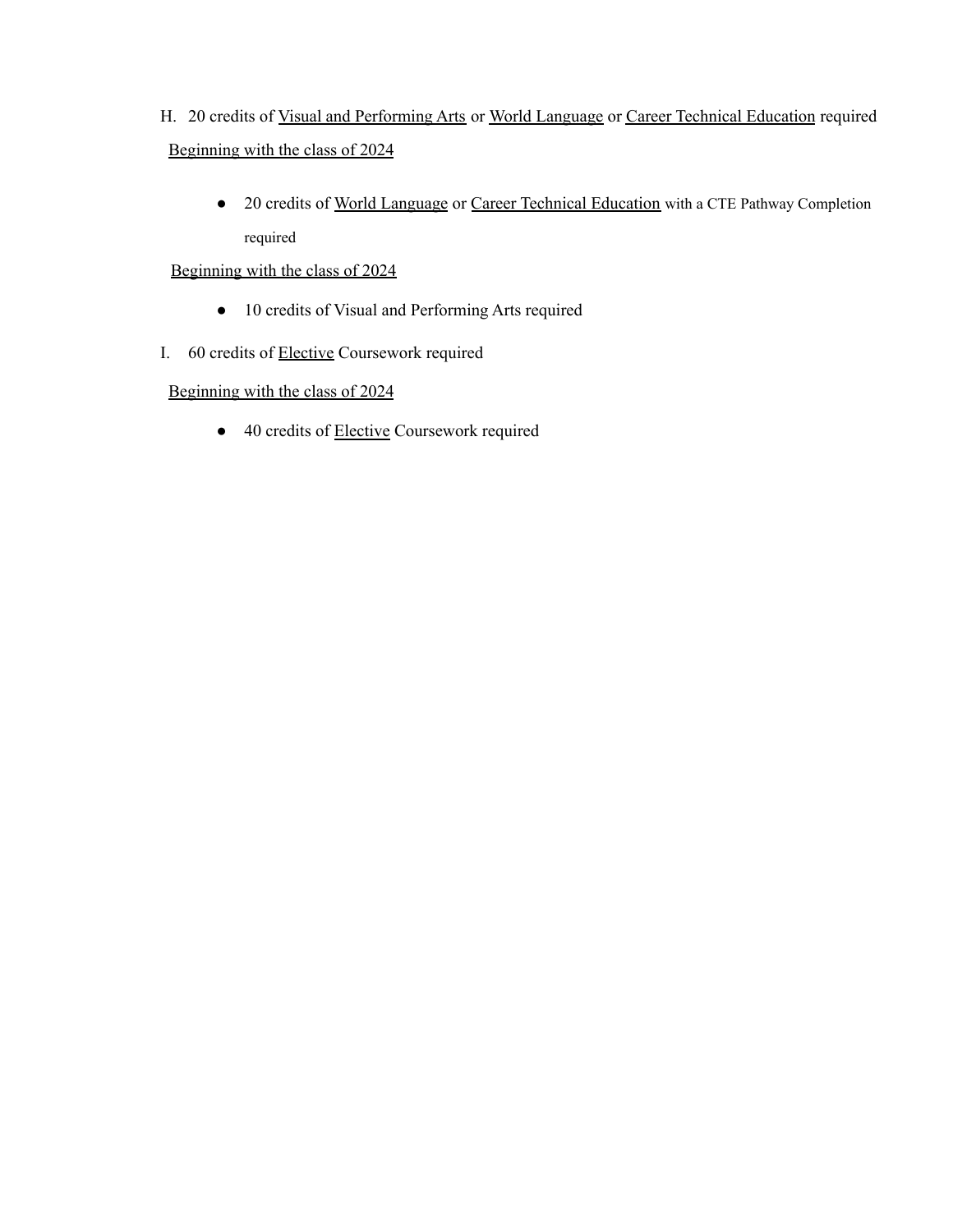## V. ALTERNATE MEANS OF EARNING CREDIT

(EC §51225.3) The Board recognizes that the prescribed course of study may not accommodate the needs of some students. Therefore, requirements for graduation and specific alternative means for completing the prescribed course of study shall be made available to students, parents/guardians and the public. (EC §51225.3)

- A. Summer School (EC §37252)
	- 1. Credits earned in summer school may be applied toward graduation requirements. Students will be awarded five (5) credits for every course successfully completed in summer school.
	- 2. A grade 12 student who has a deficiency in credits may satisfy graduation requirements in the district's summer school that follows grade 12.
- B. Work Experience Education (EC §6178.1 and CAC Title 5 §1135)
	- 1. A student may earn a maximum of 40 total credits in work experience.
	- 2. 20 of the 40 credits may be non-paid exploratory work experience.
		- A. An IEP team may determine that a student with disabilities can earn more than 40 work experience credits.

## C. Service Courses

- 1. Service courses must have educational content including a prescribed course of study.
- 2. The total number of students enrolled in Service courses during any term at any district high school shall at no time exceed five percent (5%) of the student population of the high school from the previous year CBEDS enrollment count.
- 3. Service courses will be permitted only for eleventh  $(11<sup>th</sup>)$  and twelfth  $(12<sup>th</sup>)$  grade students.
- 4. Students enrolled in service courses must have earned a "C" grade point average (2.0) or higher for the semester preceding their enrollment.
- 5. Students who have not passed the Physical Fitness Test cannot enroll in Service Courses unless they are also enrolled in a Physical Education course.
- 6. The maximum number of credits a student may earn in service courses each term is five (5).
- 7. A maximum of twenty (20) credits in service courses will be allowed for each student, with no more than ten  $(10)$  credits in any one service course.
- 8. Teachers shall be limited to one (1) student aide per class period.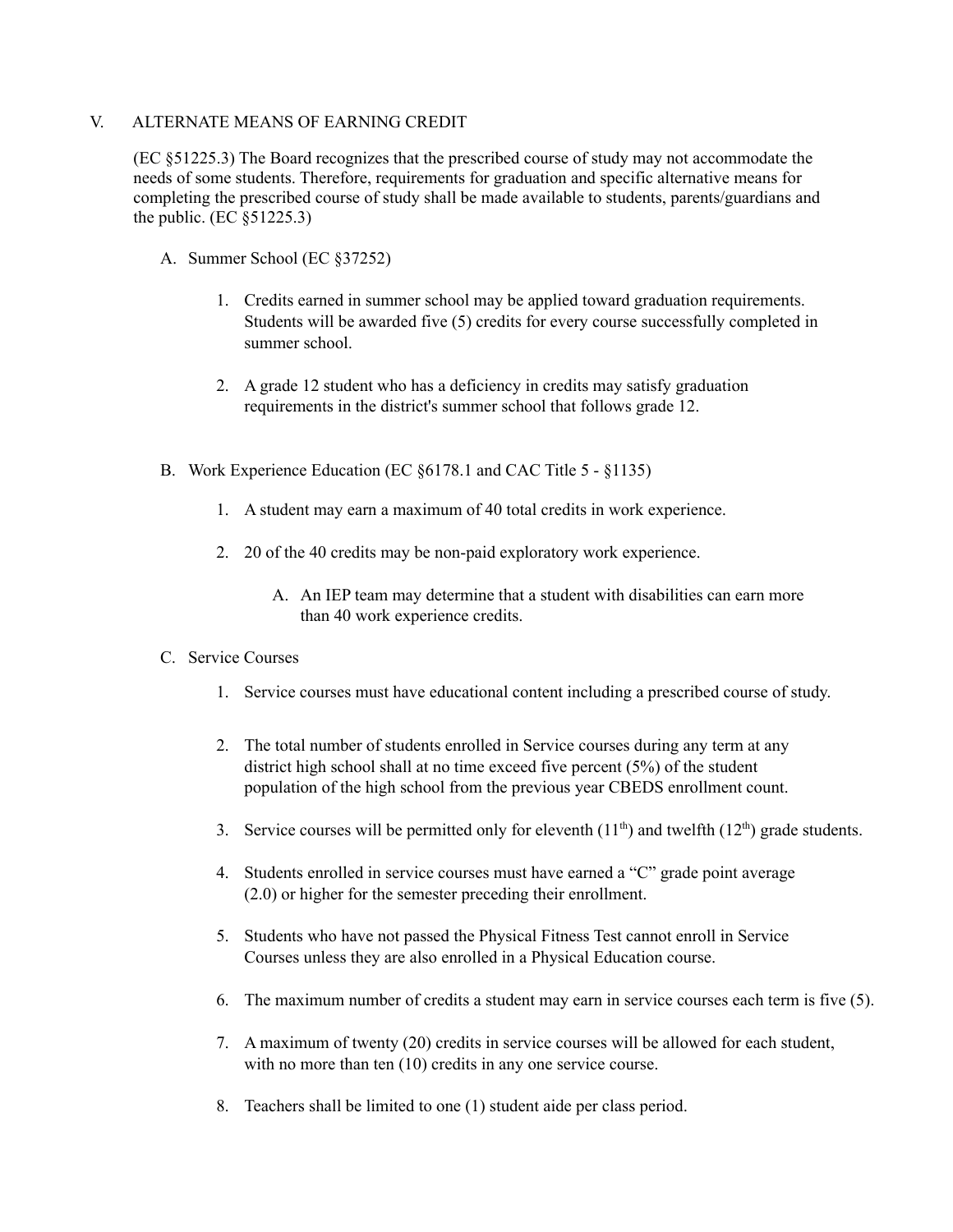- 9. The Governing Board expects that students enrolled in service courses should reflect the diversity of each school's student population.
- D. Adult School (EC §52523, §52500.1)
	- 1. High School students in Grade 12, enrolled full-time may enroll in required or elective courses offered within the district's Adult School program, with a limit of five (5) credits per session and a maximum of forty (40) total credits during high school.
	- 2. Appropriate coursework must be recommended by the High School counselor and approved by the high school principal or designee and the Oxnard Adult School principal.
- E. Regional Occupational Program (ROP) (EC §6178)
	- 1. A student may earn credits from a regional occupational program (ROP).
- F. Independent Study (OUHSD Board Policy 6158 and EC §6158)
	- 1. Students may earn credits in this self-paced program based on an Independent Study Contract, agreed upon by student and teacher.
	- 2. Students entering an Independent Study Contract with 160 or fewer credits may be re-designated in their fourth year of high school to Grade 11-R and may be eligible for an additional year of high school instruction with the recommendation of the Principal.
- G. Home Hospital Instruction (OUHSD Board Policy 6183)
	- 1. Home Hospital Instruction is provided by the District in cases of long-term illness verified by a physician, psychiatrist, and/or licensed mental health professional and approved by the principal, school nurse, counselor, principal, Director Student Support Services and the Assistant Superintendent Educational Services.
	- 2. Home Hospital Teaching for Special Education students may be assigned by the student's Individual Education Plan (IEP) Team and approved by the Director of Special Education.
- H. Continuation High School
	- 1. A student who wishes to earn a continuation high school diploma must meet the High School Graduation requirements as outlined in OUHSD Board Policy 6146.1.
	- 2. Students entering Continuation High School with 160 or fewer credits may be re-designated in their fourth year of high school to Grade 11-R and may be eligible for an additional year of high school instruction with the recommendation of the Principal.
	- 3. Partial credits will be granted to students transferring to District continuation and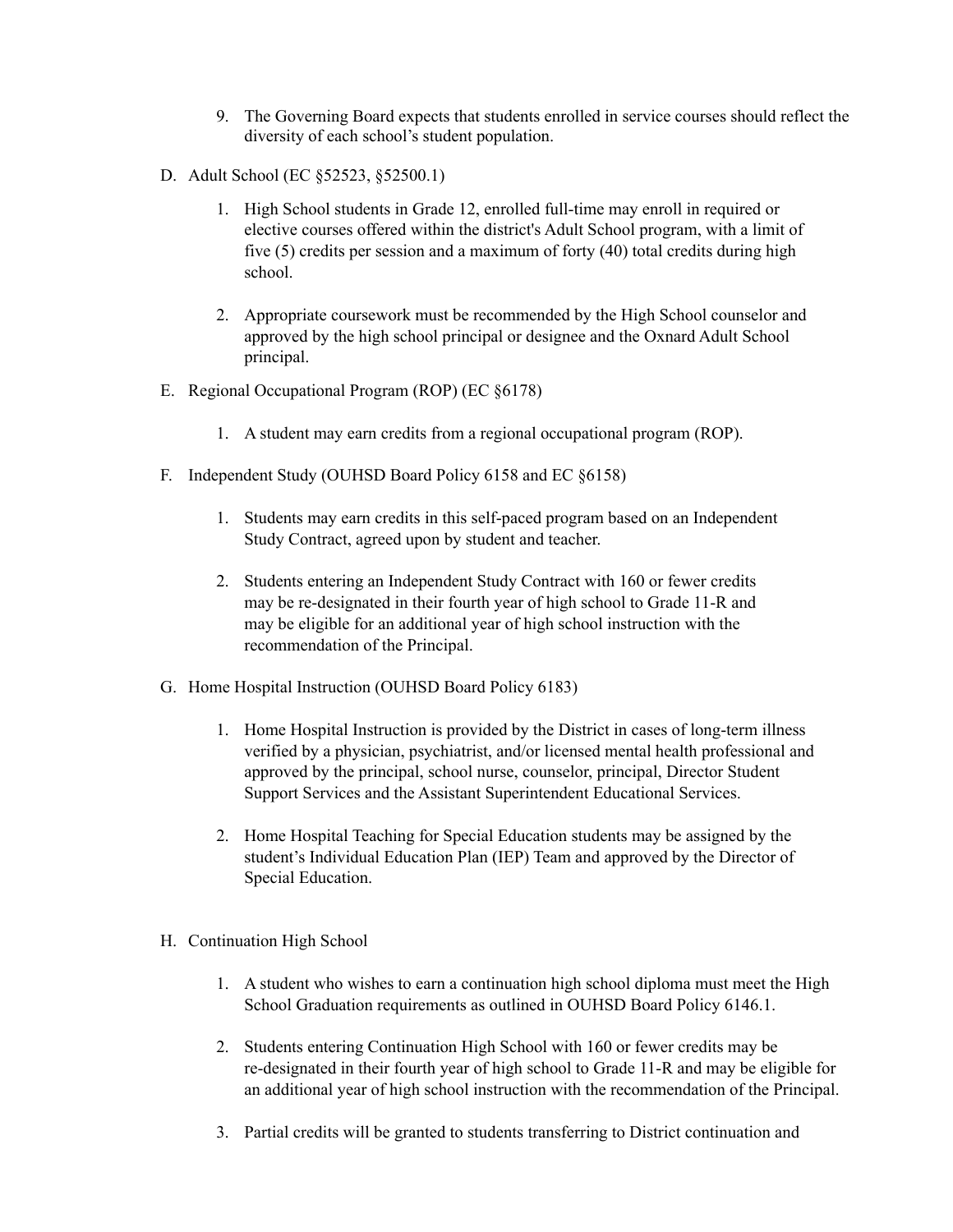alternative schools during the middle of a term as per the timeline in BP 6146.3.

- 4. A student who wishes to return to the comprehensive high school must meet the exit requirements of the continuation school as outlined by the principal of the continuation school.
- I. High School Credit for College Coursework (EC §51740, §51760)

District students who successfully complete concurrent enrollment in college-level coursework through an accredited community college, college, or university may receive high school credit, provided the following conditions are met:

- 1. A written request must be submitted to and approved by the high school principal or assistant principal prior to the student's enrollment in the college-level course. Criteria for approval will include a consideration of why the student cannot enroll in the coursework in the high school setting. (Title 5, Section 1630)
- 2. To receive credit for specific high school subject area graduation requirements, the college-level coursework must be in a subject area included in the high school curriculum and must be pre-approved to meet a specific graduation requirement by the high school principal or assistant principal. College courses not pre-approved for any subject area graduation requirement will earn only elective high school credit. (Title 5, Section 1630-1631)
- 3. The student is to provide proof of registration in the college-level course to the high school principal or assistant principal by the end of the second week of the college course.
- 4. Students dropping a college course designated for credit toward specific high school subject area or elective graduation requirements must immediately inform the high school principal or assistant principal and enroll in the equivalent high school course.
- 5. To receive high school credit upon completion of the college-level coursework, the student will provide the high school principal or assistant principal an official transcript from the college where the course was completed.
- 6. Five (5) high school credits will be granted for any college- course that is not-transferable to UC/CSU. Ten (10) high school credits will be granted for a college course that is transferable to UC/CSU upon earning a letter grade of C or better.
- 7. The maximum number of college credits permitted to fulfill high school graduation requirements is forty (40), with the exception of Oxnard Middle College High School and Condor High School.
- 8. Students enrolling in the District's Middle College/High School program will create a plan to concurrently earn the high school diploma and associate degree upon high school graduation. This plan will annually evaluate each college course in the selected Associate Degree or Intersegmental General Education Transfer Curriculum for appropriate high school credit value. College courses in the plan will earn a minimum of Five (5) and a maximum of Ten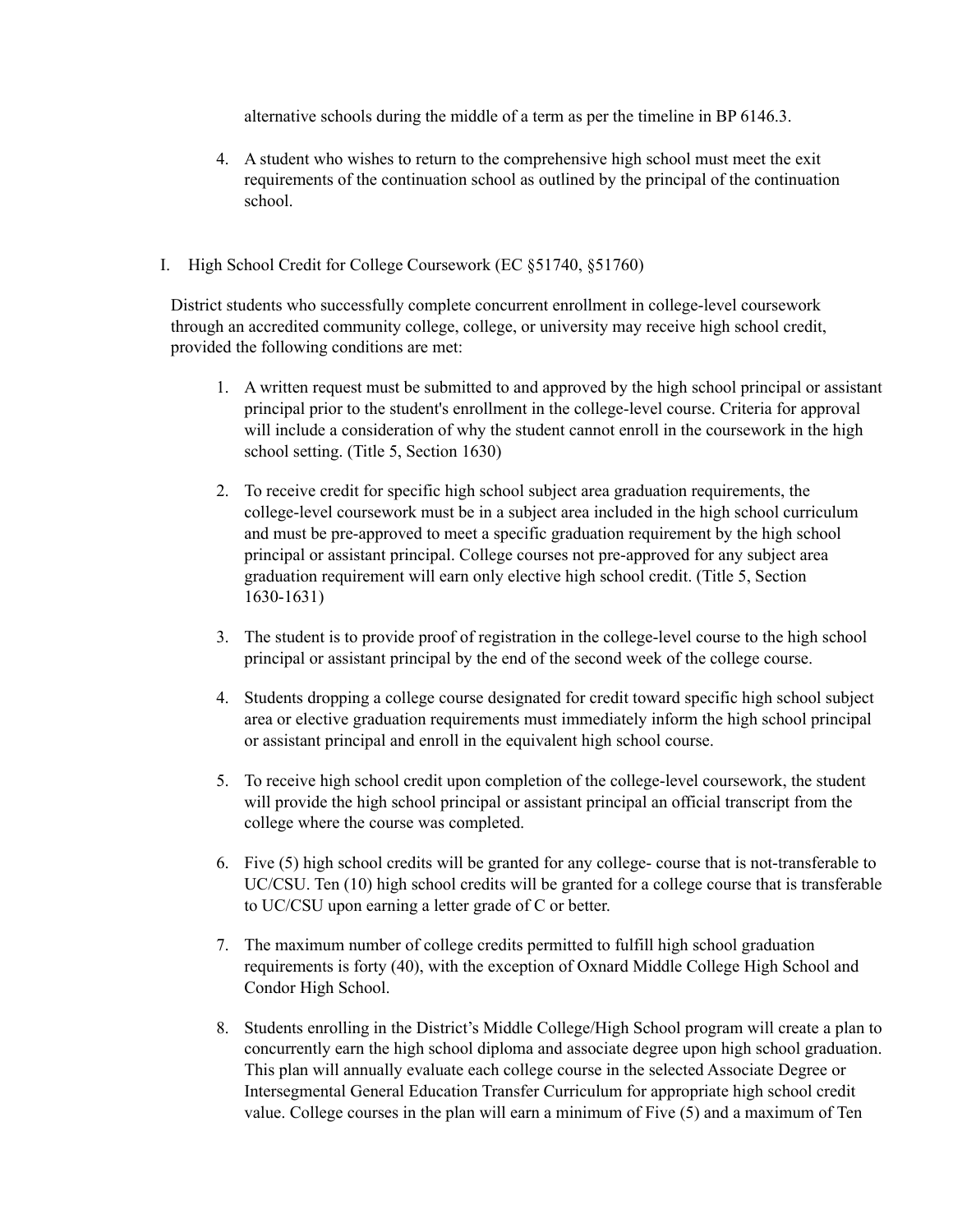(10) high school credits for high school graduation requirements dependent on the college credit requirements of the Associate Degree for transfer or Intersegmental General Education Transfer Curriculum the student is working toward.

- 9. The student will receive the same letter grade for high school credit as granted by the college.
- J. Concurrent High School Courses
	- 1. A student may earn a maximum of forty (40) credits toward High School Graduation from courses provided by an accredited out of District high school while concurrently enrolled in Oxnard Union High School District.
- K. Foster Youth & Homeless Youth Graduation Requirement Exemption (AB 216/AB 1806)

Under AB 216/AB1806 Foster Youth & Homeless Youth may be eligible to meet the California State Minimum Graduation Requirements instead of District Requirements for Graduation

- 1. California State Minimum Graduation Requirements
	- i. Three courses in English (30 credits).
	- ii. Two courses in mathematics (20 credits) Including 5 credits in Math 1 (second term) or Math 2 or in any higher-level Math course (EC Section 51224.5).
	- iii. Two courses in science (20 credits), including biological and physical sciences.
	- iv. Three courses in social studies (15 credits), including United States history and geography; world history, culture, and geography; a one-semester course in American government and civics, and a one-semester course in economics.
	- v. One course (10 credits) in visual or performing arts, foreign language, or career technical education.
	- vi. Two courses in physical education (10 credits) unless the pupil has been exempted pursuant to the provisions of EC Section 51241.
- 2. Within 30 days of enrollment schools must identify foster youth, homeless/transitional, and probation involved students who transferred into the school after their second year of high school.
- 3. The school must then determine whether a student is in the third or fourth year of high school by calculating the number of credits earned up to the date of transfer to include a review of academic records to ensure all prior high school credits are identified.
- 4. If the student is confirmed in the third or fourth year of high school a reasonable determination will be made to determine if the student can complete District graduation requirements in time to graduate from high school by the end of the student's fourth year of high school.
	- a. In determining reasonableness, a transcript analysis will be completed to identify courses and credits needed to meet District graduation requirements.
- 5. If the student is eligible for the California State Minimum Graduation requirements, a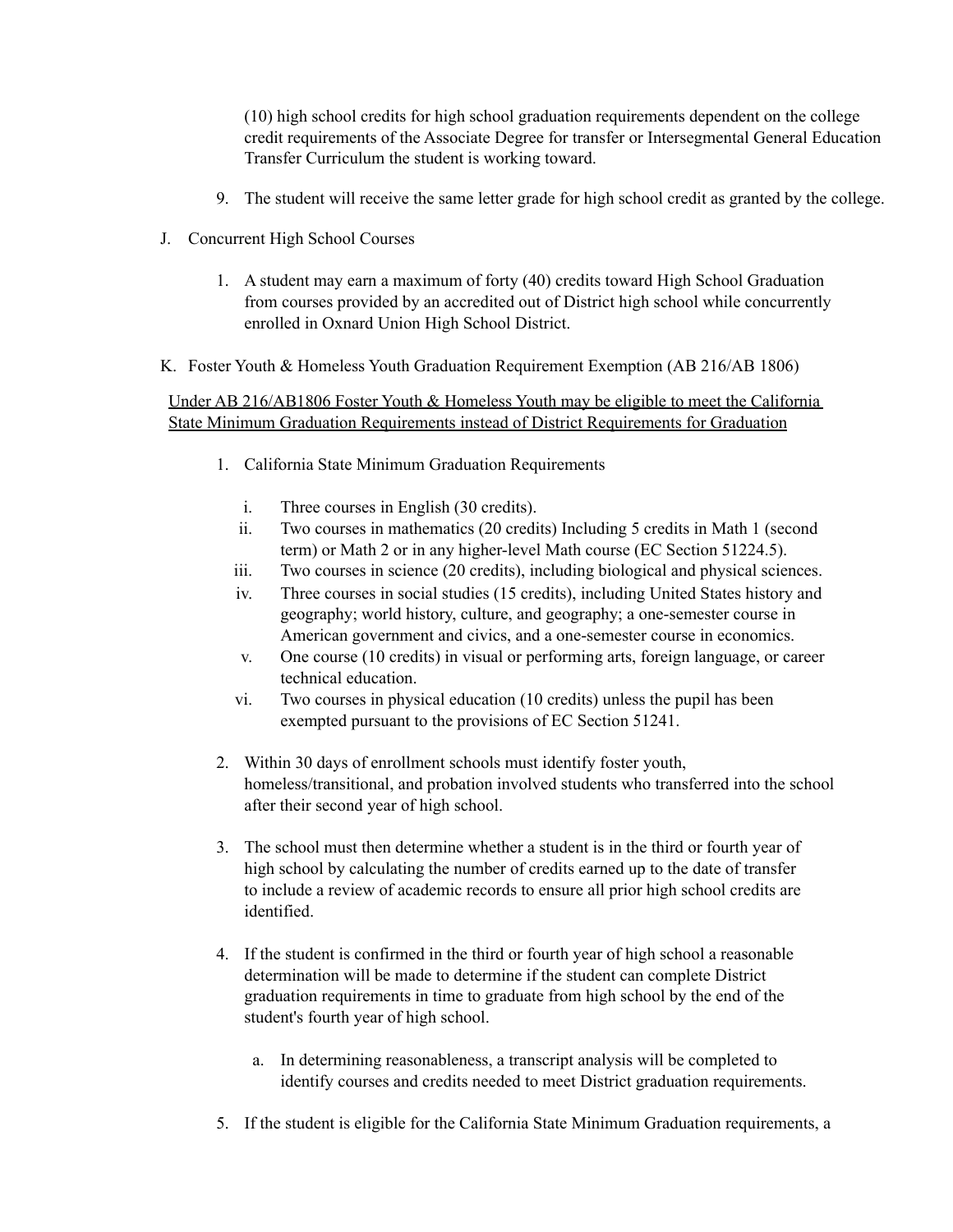consult will be held with the student and educational rights holder (social worker, attorney, caregiver, or anyone else familiar with the student's educational history) to review the student's school performance history and if the student wants a waiver.

6. The District will honor any Eligibility Exemption Plan (AB 167/AB 216/AB 1806) issued by another school or school district. The school counselor should verify with the previous school or school district that an Eligibility Exemption (AB 167/AB 216/AB 1806) was granted and request documentation in writing.

## VI. ACCEPTANCE OF TRANSCRIPTS

- A. Official Transcripts
	- 1. Official Transcripts from accredited schools will be accepted as submitted.
	- 2. No credit shall be given without official transcripts, except
		- a. Non-Public Schools (NPS) serving special education students. In this case the District will accept signed report cards.
		- b. Partial credits will be granted to students transferring to District continuation and alternative schools during the middle of a term per the timeline in BP 6146.3. In this case the District will accept signed report cards
- B. International Transcripts & Foreign Exchange Students
	- 1. Official transcripts from international schools will be accepted as submitted and will be evaluated by each school site.
	- 2. International or Foreign Exchange students who fulfill all the high school graduation requirements of the Oxnard Union High School District will earn a high school diploma.
	- 3. As a final celebration with their school friends and host families, foreign exchange students attending as Seniors may participate in the June graduation ceremonies.
- C. Home Schools
	- 1. Home School students will be granted credit if one of the following requirements has been met:
		- a. The tutor (who may be any person including a parent) must have a valid California Teaching Credential for the grade level being taught, and instruction must be in the branches of study required in the public-school course frameworks. Tutoring must be documented for at least three (3) hours per day, between 8:00 a.m. and 4:00 p.m. and for at least 175 days per calendar year, in the English language (EC §48224).